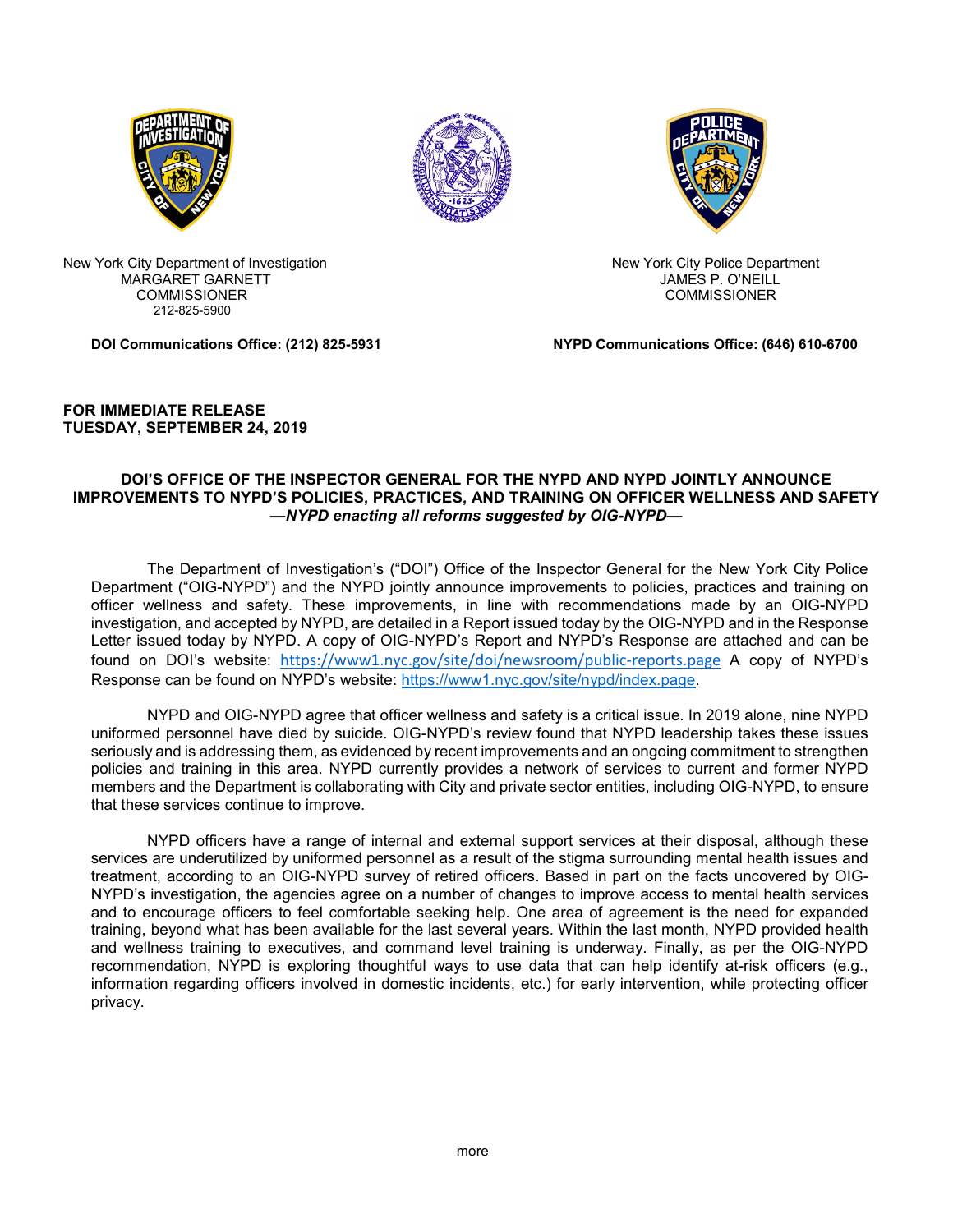Police Commissioner James P. O'Neill said, "NYPD officers are dedicated to fighting crime and keeping all New Yorkers safe. And, as an organization, we are dedicated to ensuring that every member of the service is supported in seeking help whenever it is needed. Everyone must be comfortable accessing any of the many available resources, and should understand that asking for help is never a sign of weakness – in fact, it is a sign of great strength. We thank the staff of the OIG-NYPD for their research and recommendations, and are encouraged that the NYPD reforms are on the right track."

DOI Commissioner Margaret Garnett said, "DOI stands together with the NYPD in recognizing that mental health wellness is a vitally important matter that takes regular education and outreach, and the creation of a compassionate, supportive, and open environment for officers to seek assistance. No police officer should be left to struggle alone. DOI and NYPD are committed to work together to successfully address this issue and I thank Police Commissioner O'Neill and his staff who are dedicated to improving these crucial services."

Inspector General Philip K. Eure said, "NYPD is facing a crisis, and the wellness of officers impacts the safety of the public. By hearing directly from retired officers and reviewing NYPD's current policies and practices, we have sought to highlight where NYPD is doing well and where they can do better."

Police officers are highly susceptible to stress, trauma, and fatigue given the nature of their work, and such factors can impact their wellness. OIG-NYPD's review sought to understand the effectiveness and use of NYPD's current mental health resources by issuing an anonymous survey to all uniformed personnel who retired in 2016. Findings include:

- 25% of survey respondents, 44 out of 174, reported experiencing at least one period of emotional stress, trauma, or substance abuse during their careers that caused them to consider getting support services from a licensed professional, yet only two thirds of these respondents reported seeking assistance.
- 50% of respondents, 22 out of 44, who considered getting professional support also expressed fear that the Department would find out about their decision to seek support services.

OIG-NYPD and NYPD agree that there is a need to continue to strengthen the Department's support services and create a culture that encourages officers to use these programs. As part of NYPD's ongoing efforts to address the mental health issues in the ranks, the Department has circulated pamphlets, posters, videos, and other messages detailing existing and new services and encouraging officers to seek help. NYPD has also rolled out additional efforts in recent months, including creating a Health and Wellness Task Force, establishing a Health and Wellness Section, which will provide vital resources and relevant trainings to enhance members' overall physical, mental, and emotional wellbeing, and identifying several short-term and long-term reforms to address officer suicides. In addition, NYPD has accepted each of OIG-NYPD's 12 recommendations, and has already implemented some of them or is in the process of doing so.

The recommendations include:

- Develop an overarching Mental Health and Wellness policy that articulates goals, establishes standards, and outlines relevant programs and resources. This policy would encompass the recommendations in this Report, the work of the Mental Health and Wellness Coordinator, and the efforts of the Mental Health and Wellness Task Force and Health and Wellness Section.
- $\triangleright$  Increase the staffing level in the Health and Wellness Section to include full-time licensed mental health professionals and support staff with appropriate levels of competency in the areas of mental health and wellness.
- $\triangleright$  Study the feasibility of establishing mandatory periodic mental health checks for all police officers or certain categories of at-risk officers.
- $\triangleright$  Retain outside mental health experts to review and audit the current range of Department-wide health and wellness trainings that NYPD is providing to personnel and ask these experts to make recommendations to NYPD on what additional training, if any, should be developed and delivered.